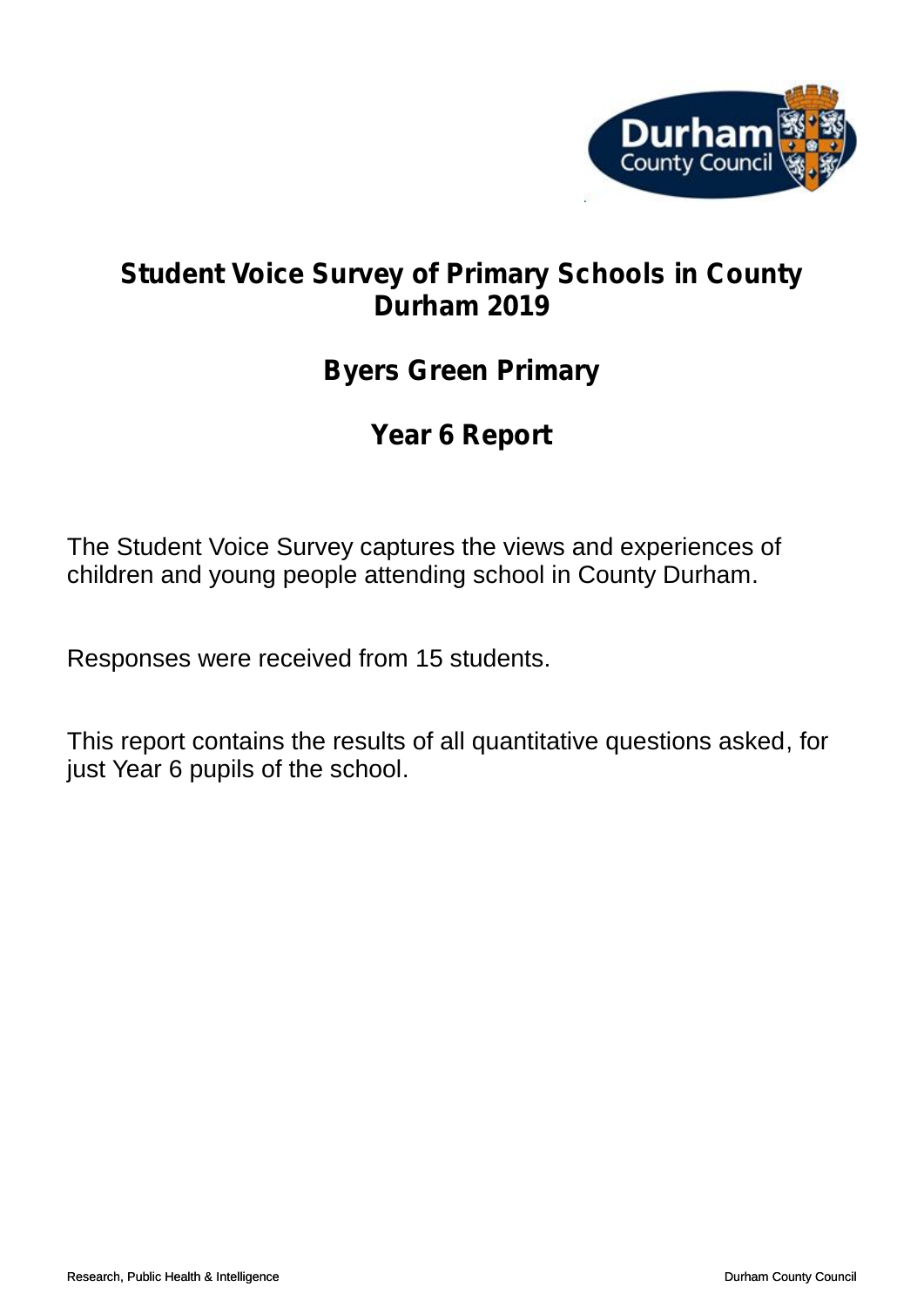# **Contents**

Section 1: About you Page 3

Section 2: Achievement Page 4

Section 3: About your lessons Page 8

Section 4: Being safe in school Page 10

Section 5: Being safe online Page 13

Section 6: About school Page 16

Section 7: Your health and wellbeing Page 19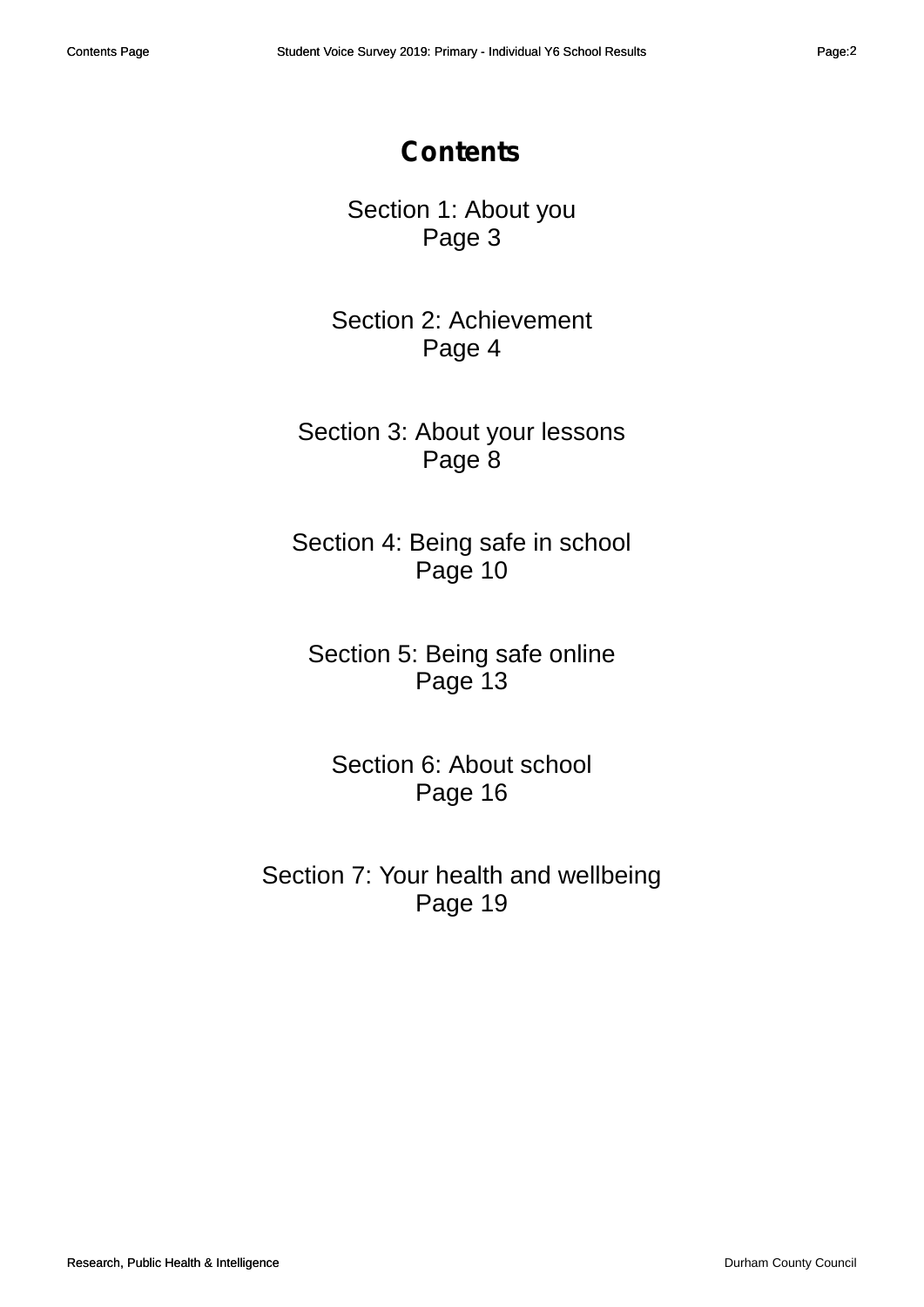# **Section 1: About you**

# **Which year group are you in?**



# **Do you feel your school supports you in your caring role?**

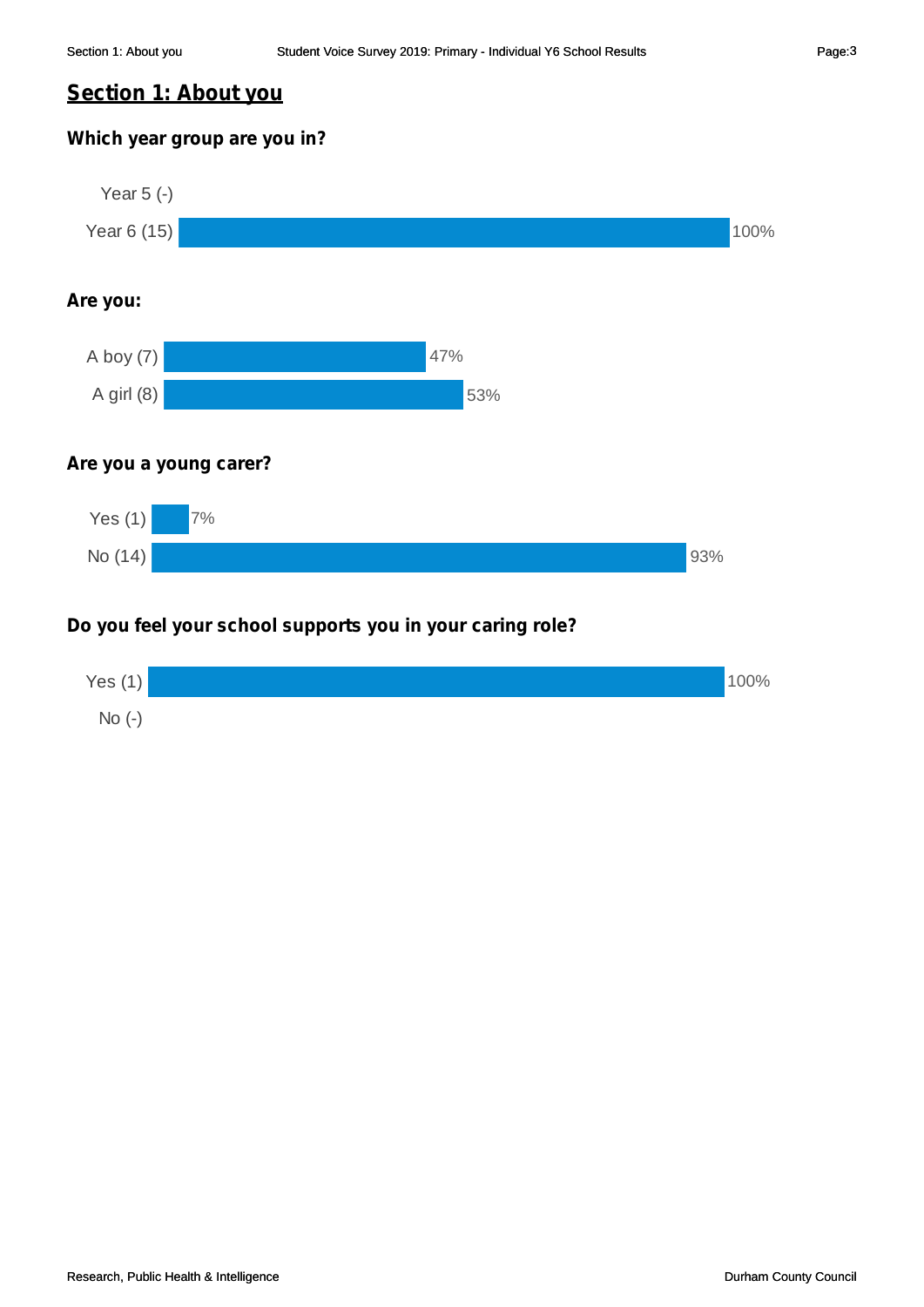# **Section 2: Achievement**

**Thinking about how well you are doing in the subjects that are listed below...**

# **Do you think you are making good progress in reading?**



# **Do you think you are making good progress in writing?**



# **Do you think you are making good progress in spelling?**

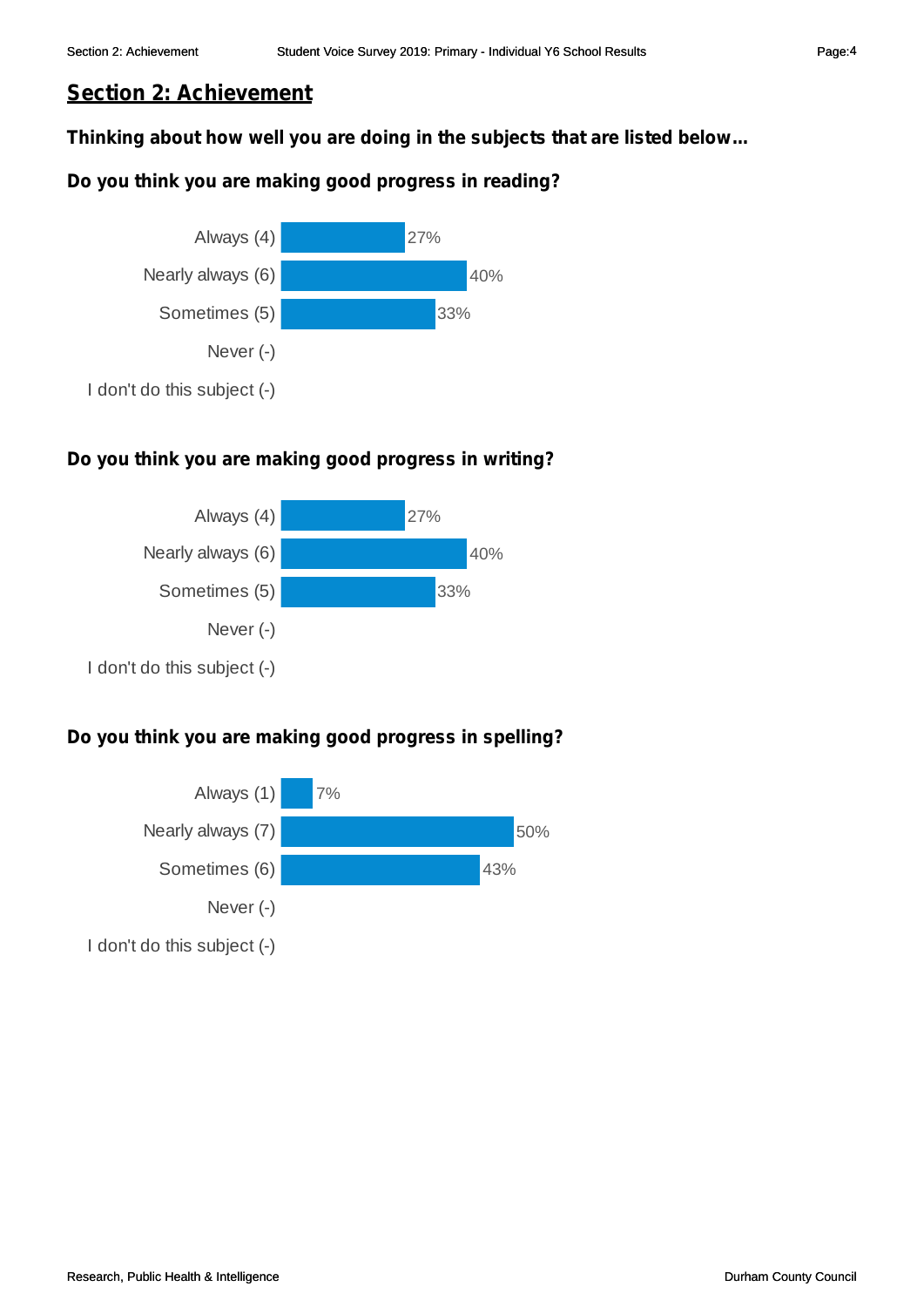# **Do you think you are making good progress in maths?**



# **Do you think you are making good progress in art?**



# **Do you think you are making good progress in computing?**



# **Do you think you are making good progress in design technology?**

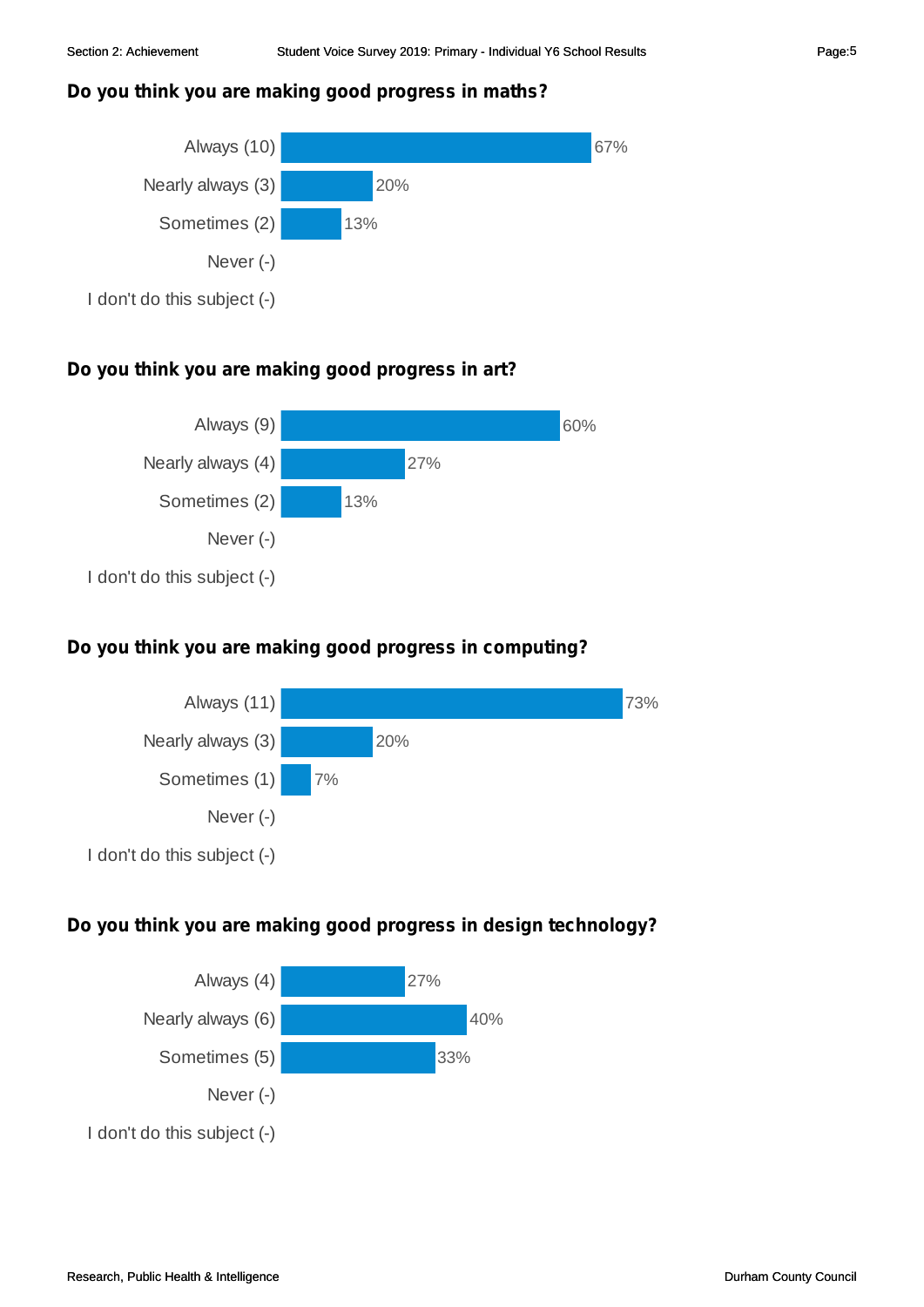# **Do you think you are making good progress in a foreign language (MFL)?**



# **Do you think you are making good progress in geography?**



# **Do you think you are making good progress in history?**



# **Do you think you are making good progress in music?**

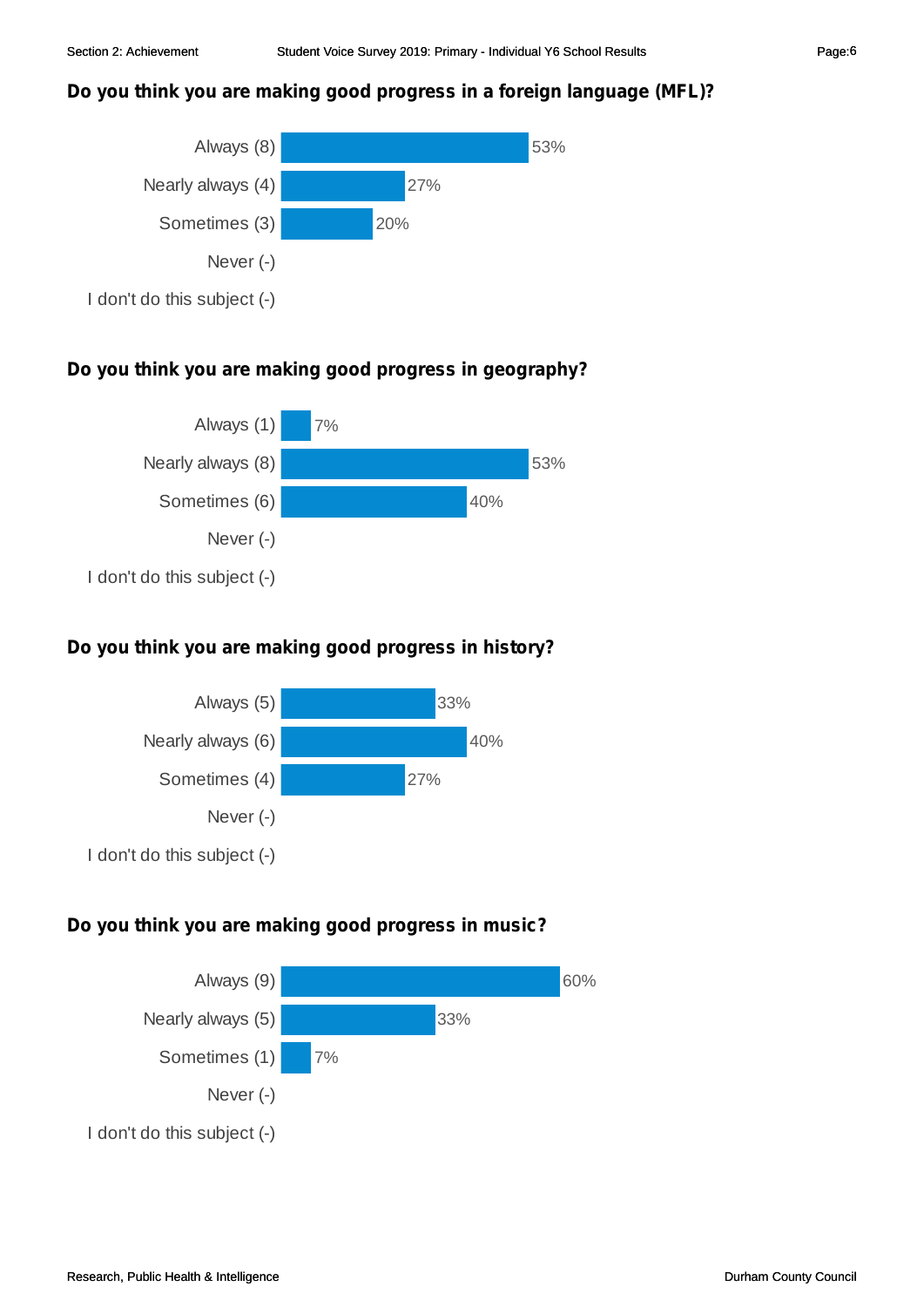# **Do you think you are making good progress in PE?**



# **Do you think you are making good progress in RE?**



# **Do you think you are making good progress in science?**



# **Do you think you are making good progress in topic work?**

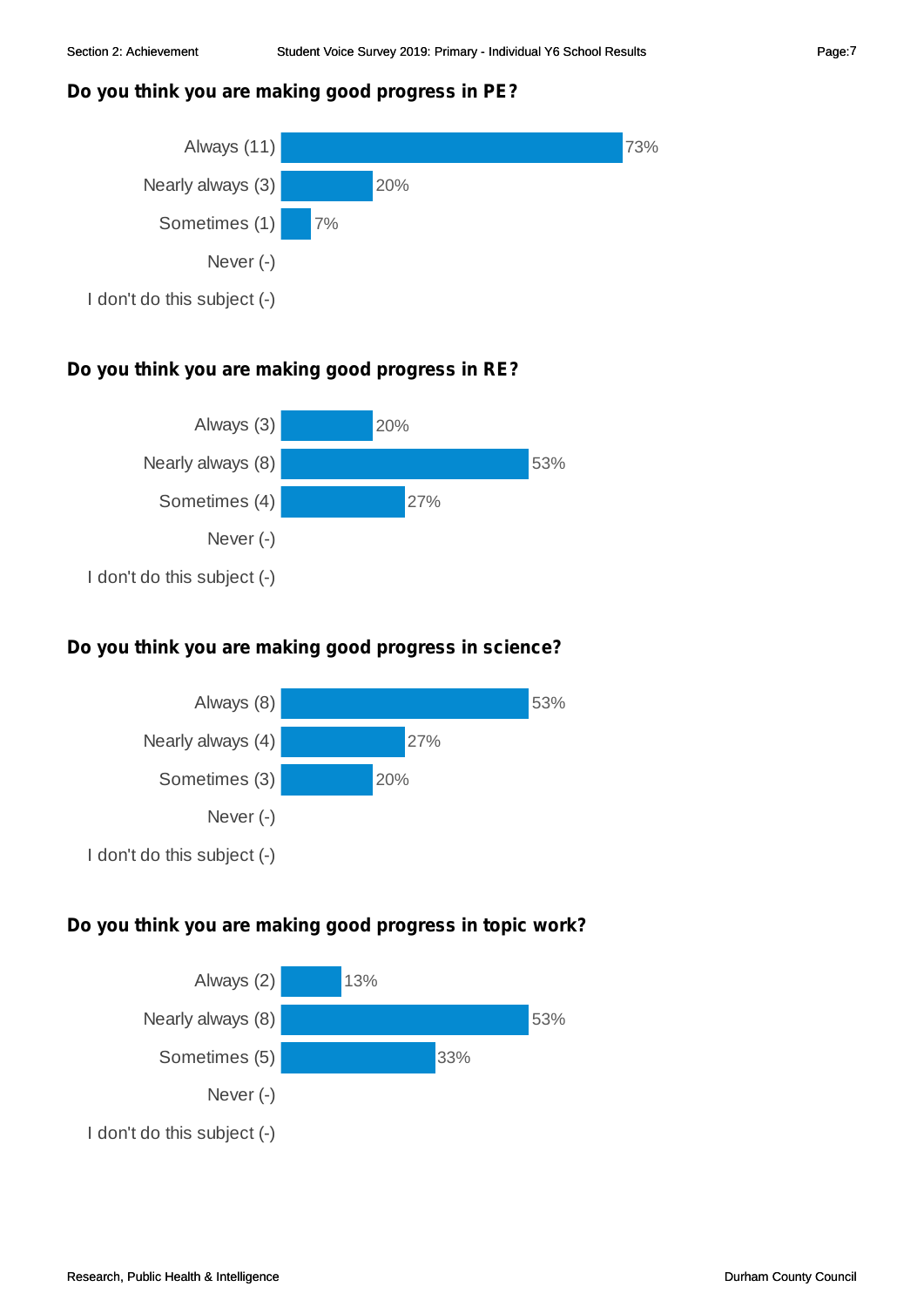# **Section 3: About your lessons**

# **Thinking about your classes and work in lessons.**

# **Do your teachers encourage you to do your best?**



# **Do your teachers show you how to improve and get better at your work?**



# **Do your teachers listen to your ideas?**



# **Do you get help with your work in lessons if you get stuck?**

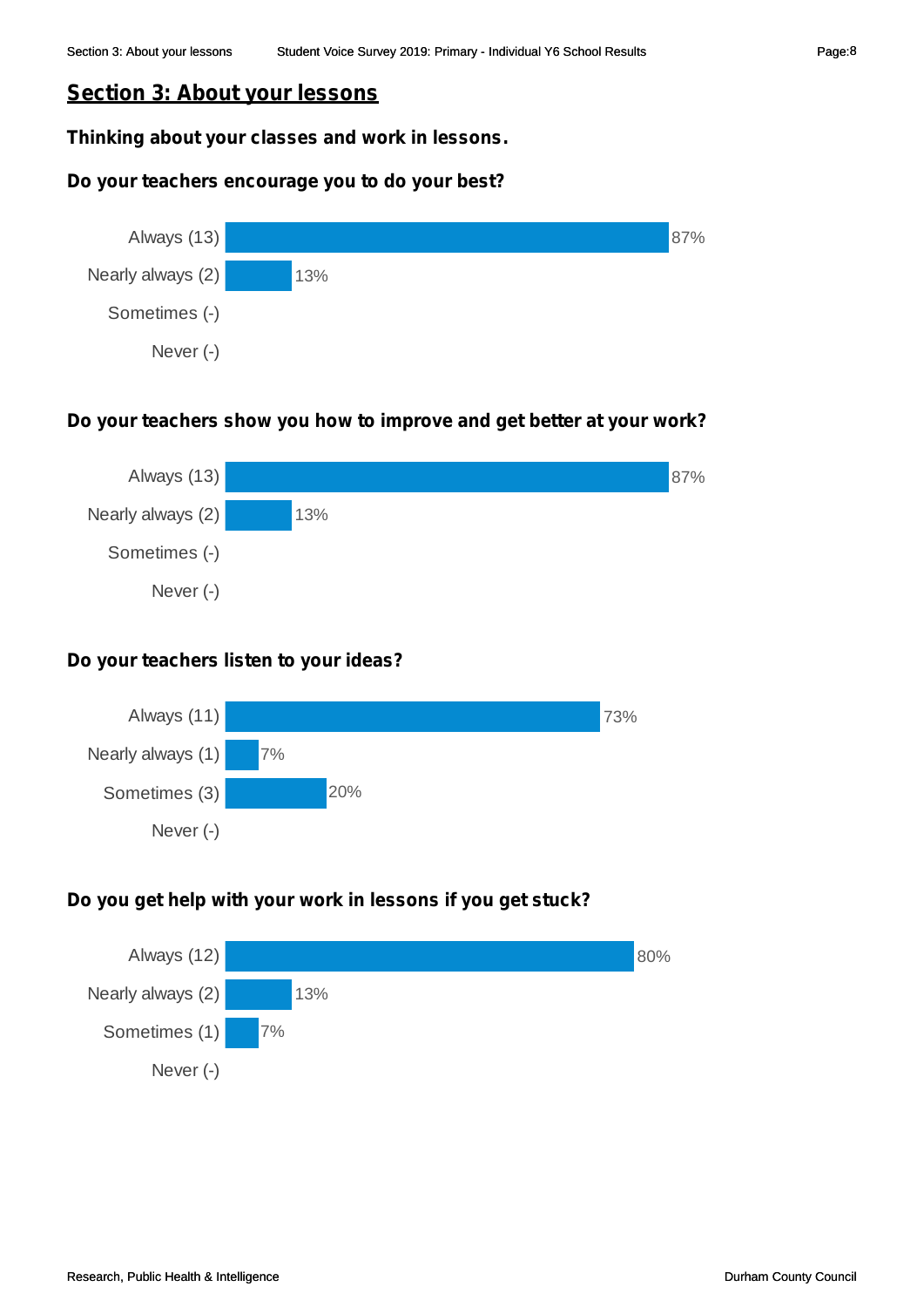#### **Do you learn things which are useful to you?**



# **Do you feel like you belong to your class?**



#### **Do you get homework?**



#### **Does your homework help you learn more?**

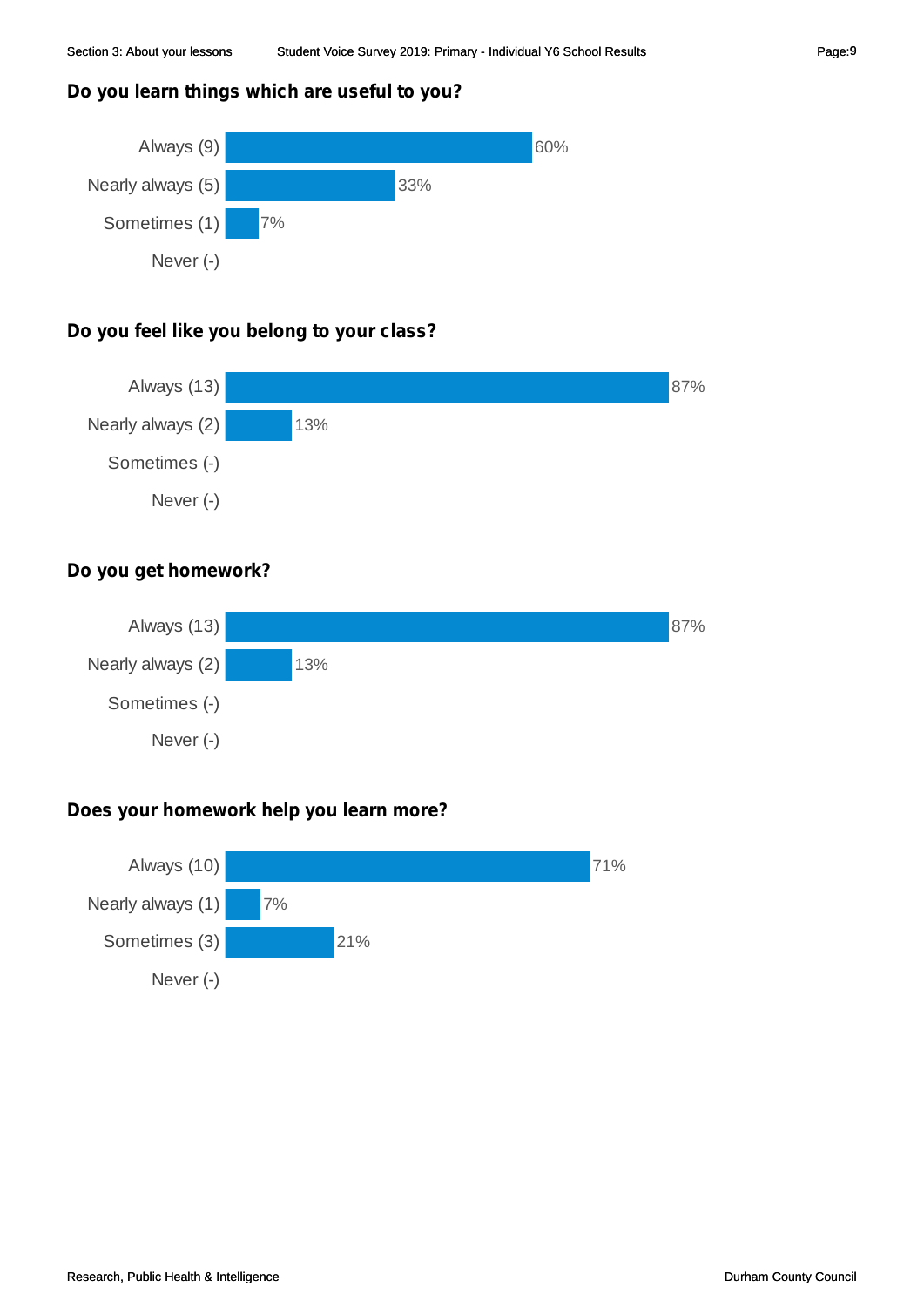# **Section 4: Being safe in school**

#### **Do you feel that your classmates behave well?**



#### **If anyone behaves inappropriately, does your teacher or another adult stop them?**



#### **Thinking about how safe you feel...**

#### **Do you feel safe crossing roads on the way to school?**



#### **Do you feel safe in the classroom?**

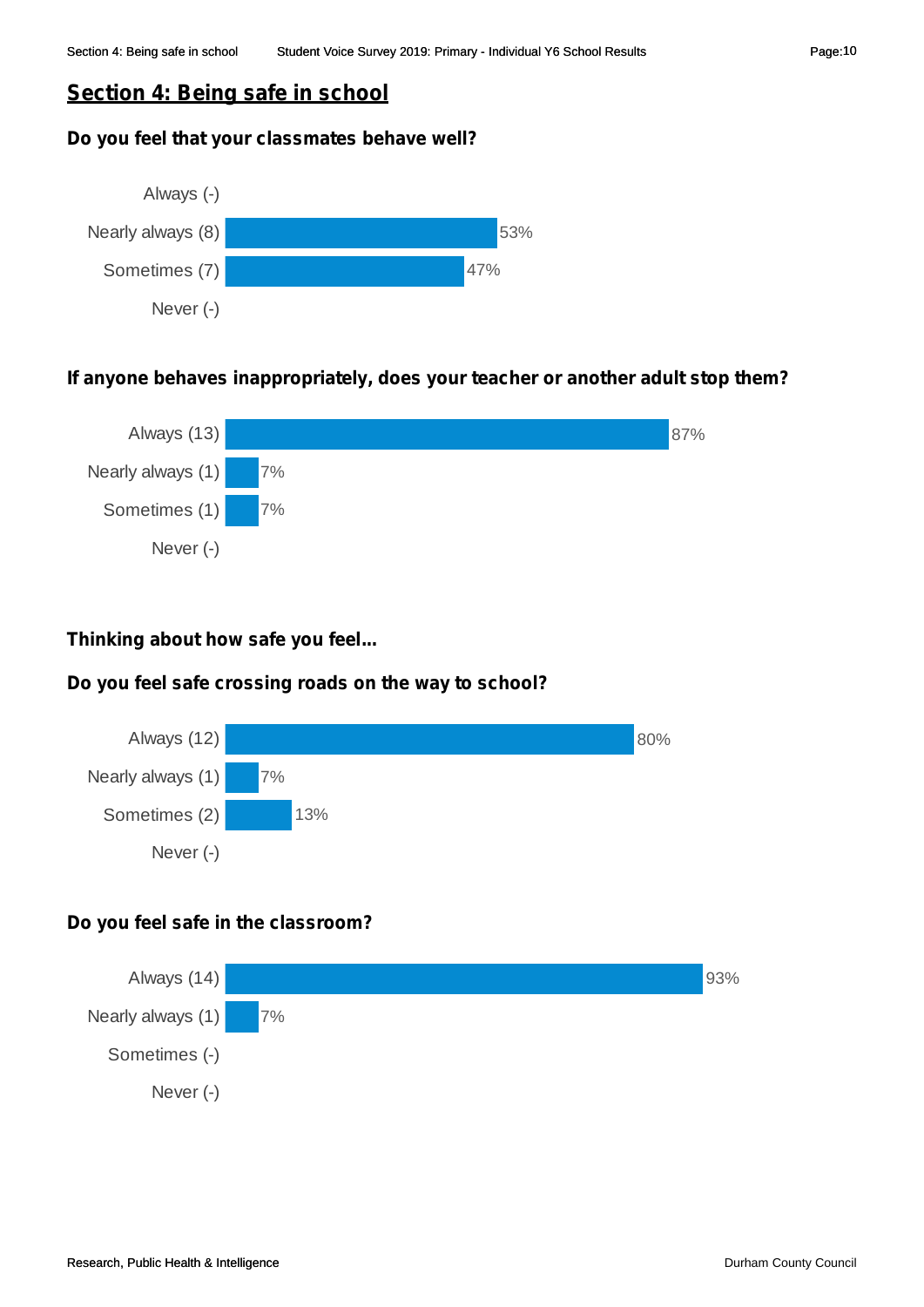## **Do you feel safe at break times?**



## **Do you feel safe on school trips?**



## **Do you feel safe when you are at home?**



# **Do you feel safe when you are in your local neighbourhood?**



# **If you were to feel unsafe, do you know where to go in school for help?**

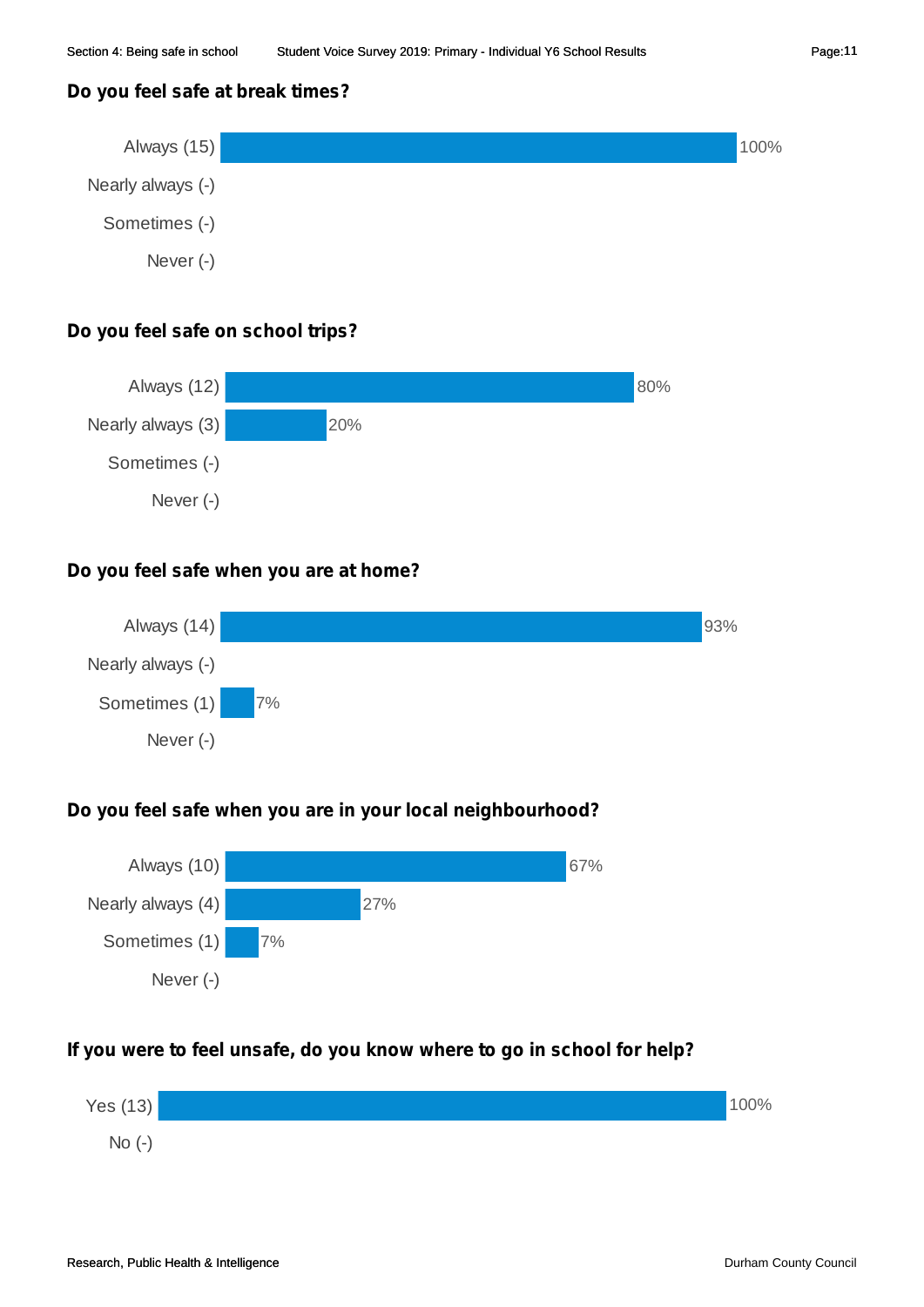#### **Have you ever been bullied at school?**



#### **Was it during the current school year?**



## **Did you tell a member of staff at school that this was happening?**



## **As a result of telling a member of staff, did things improve?**

Yes (-) No (-)

## **Have you ever felt unsafe online, or been bullied online, including on social media?**



#### **When this happened, did you tell an adult about it?**

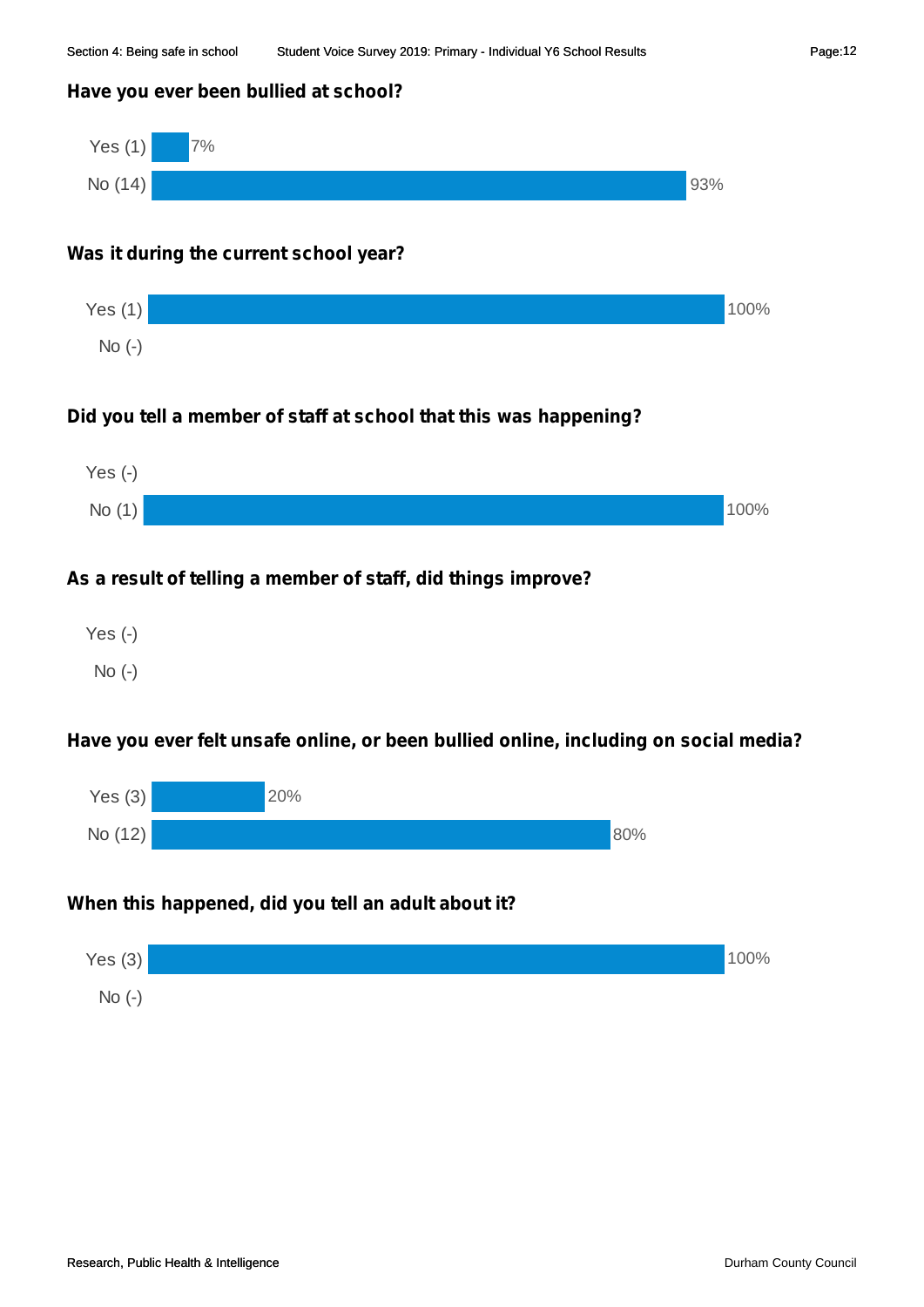# **Section 5: Being safe online**

## **Does school teach you about how to keep safe online?**



#### **Do you have your own mobile phone?**



#### **How much do you text or use messaging apps?**



## **How much do you play on a gaming platform?**

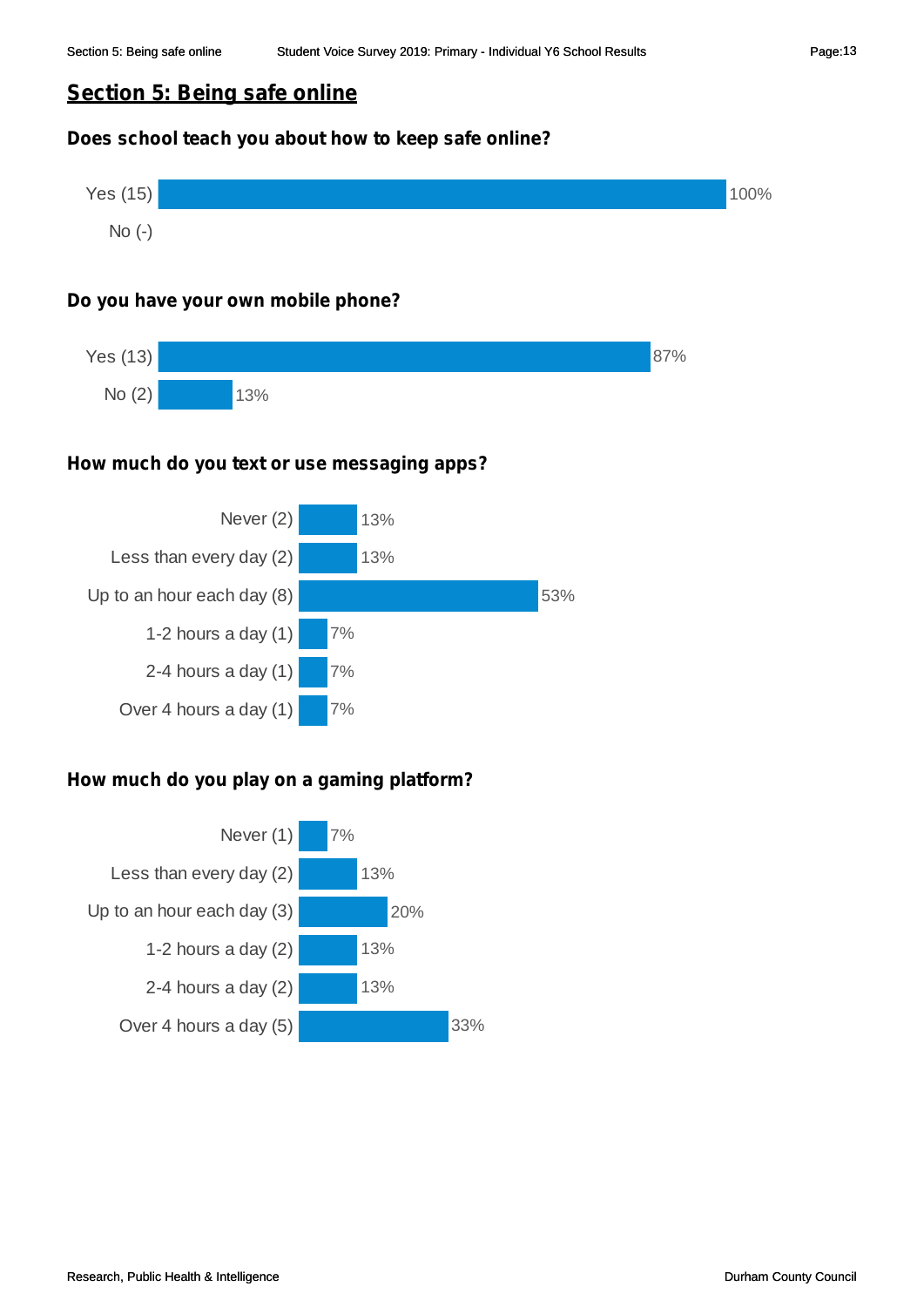## **How much do you talk online using a gaming platform?**



## **How much do you message online using a gaming platform?**



# **How much do you use apps?**

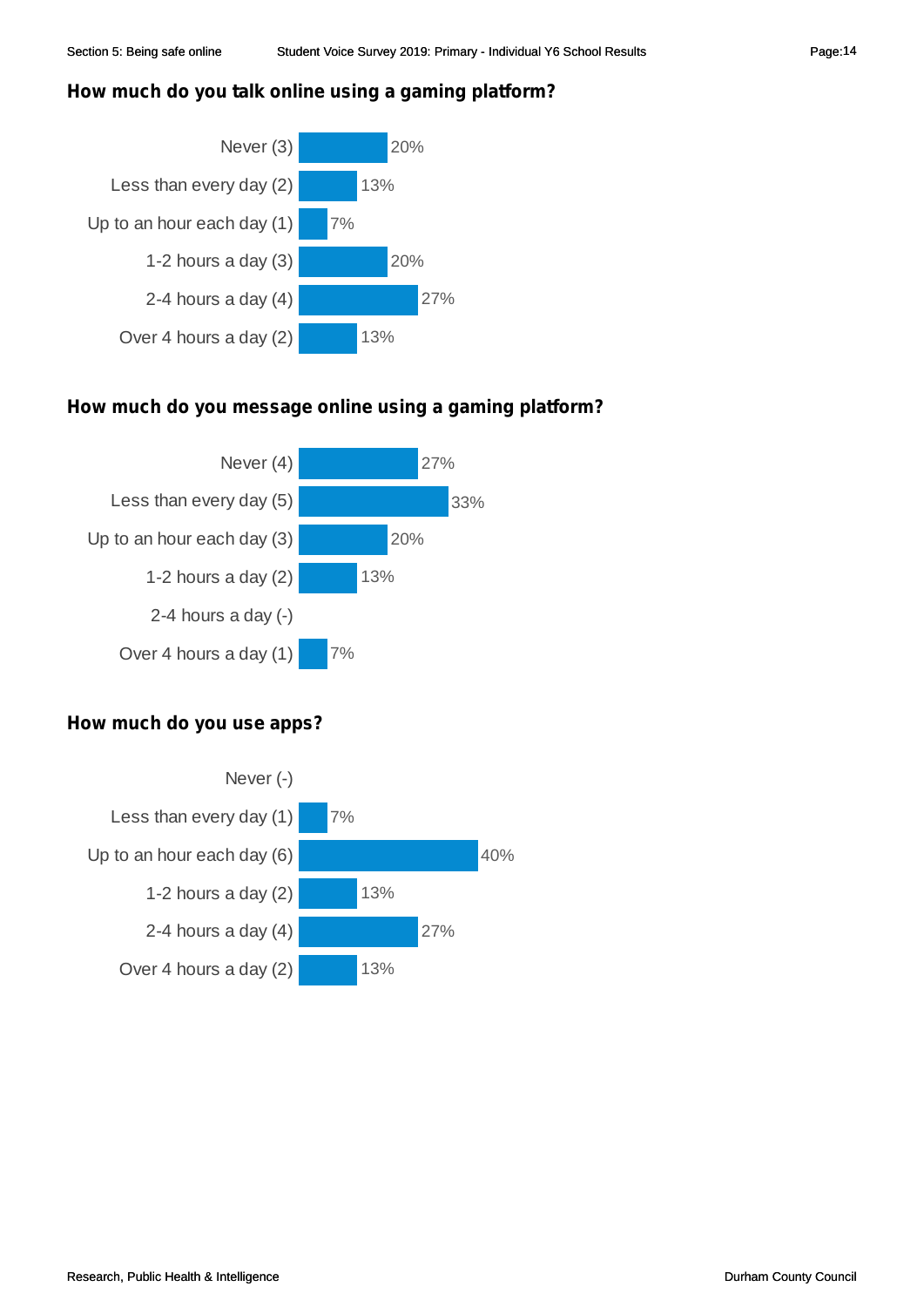## **How much do you use social media?**



# **Which social media sites do you use?**

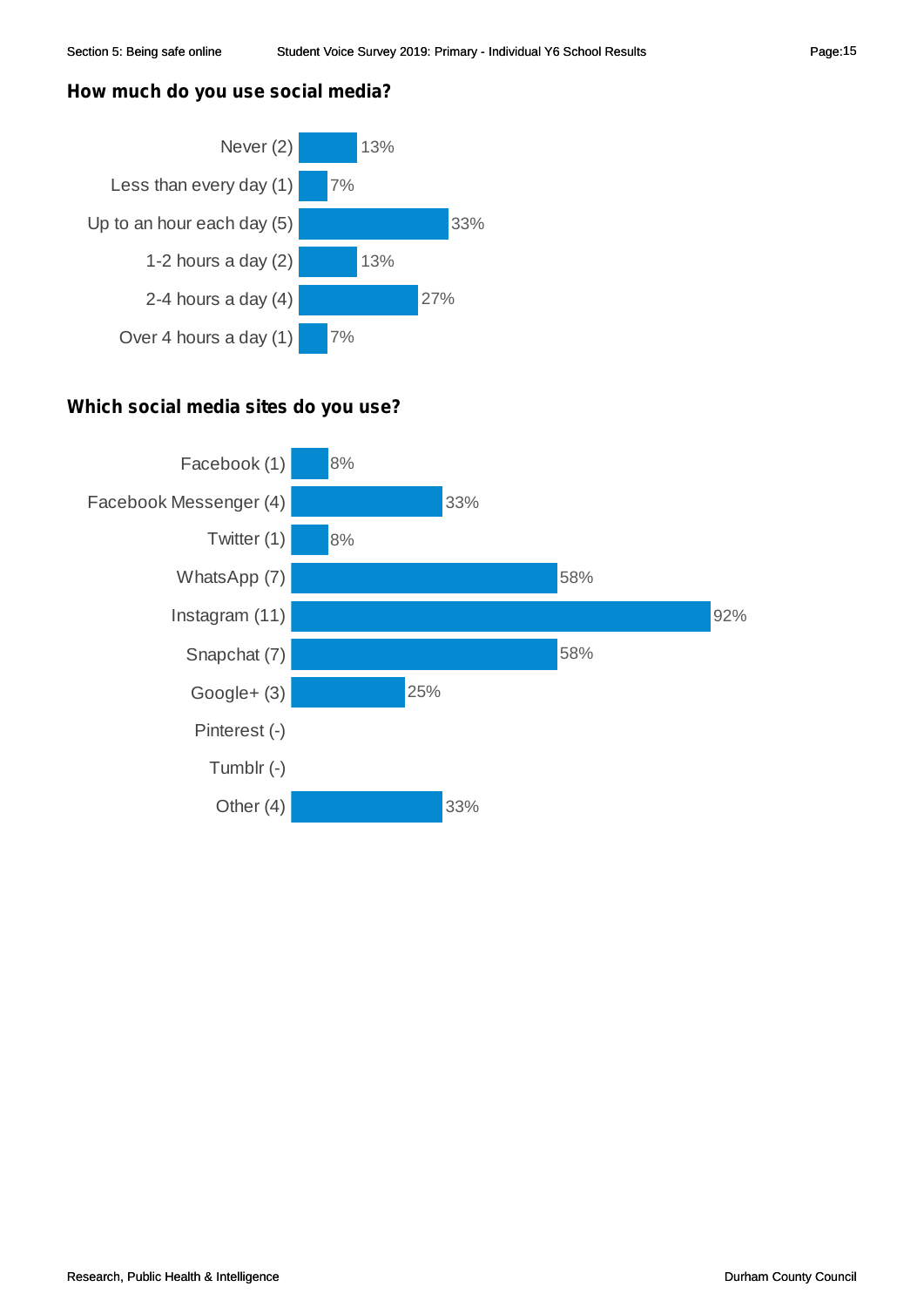# **Section 6: About school**

# **Thinking about your school...**

# **Do you feel you belong to your school?**



## **Are you encouraged to use your imagination at school?**



# **Does your school listen to your ideas?**



# **Do you think pupils in your school help make some of the decisions?**

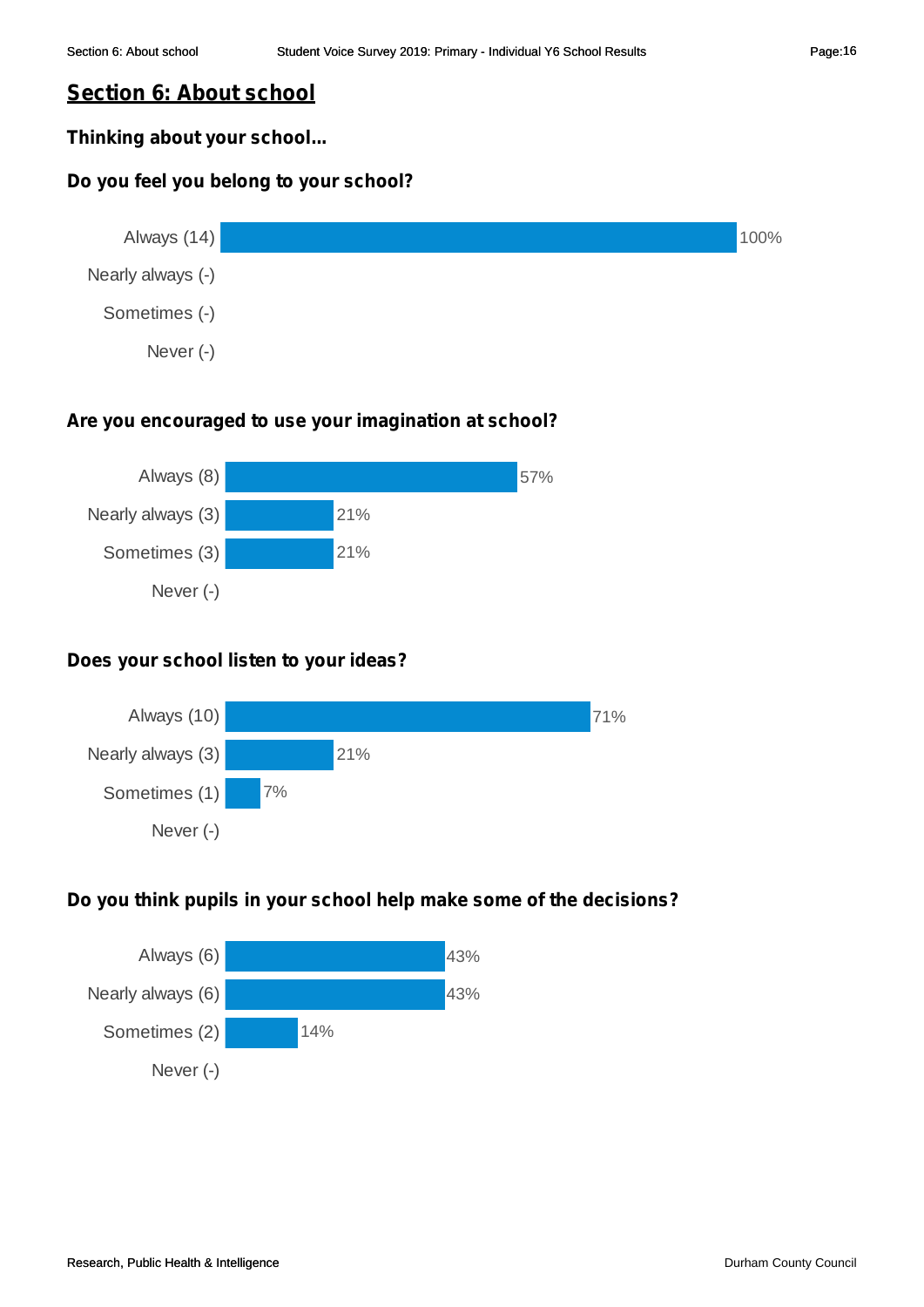#### **Does your school tell you when you have done well?**



## **Do you like going to school?**



## **Does your school teach you to be fair to everyone regardless of background or characteristics?**

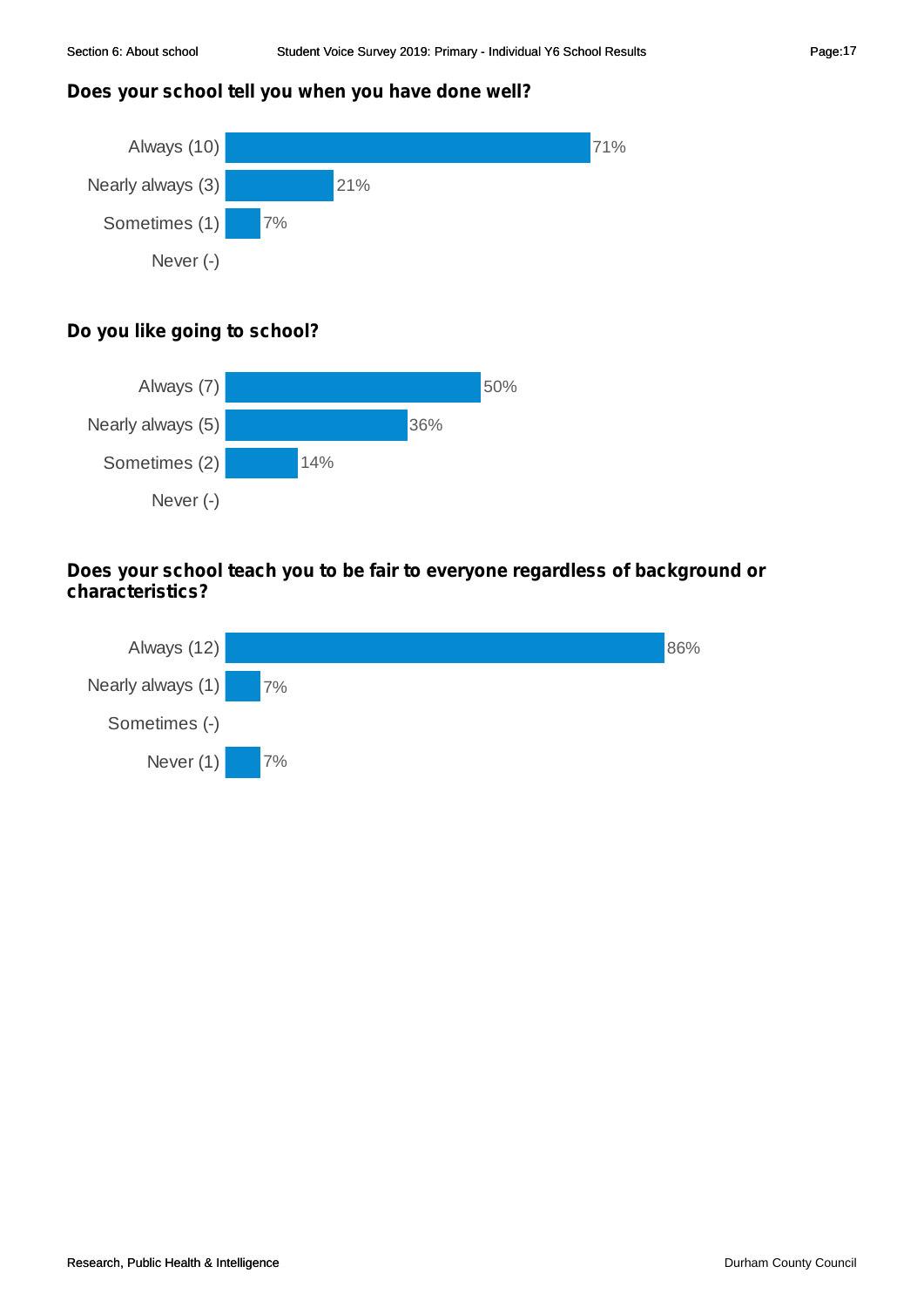# **If you had a problem, either at school or outside of school, who would you go to for help?**



# **Do you know if your school has a school nurse?**

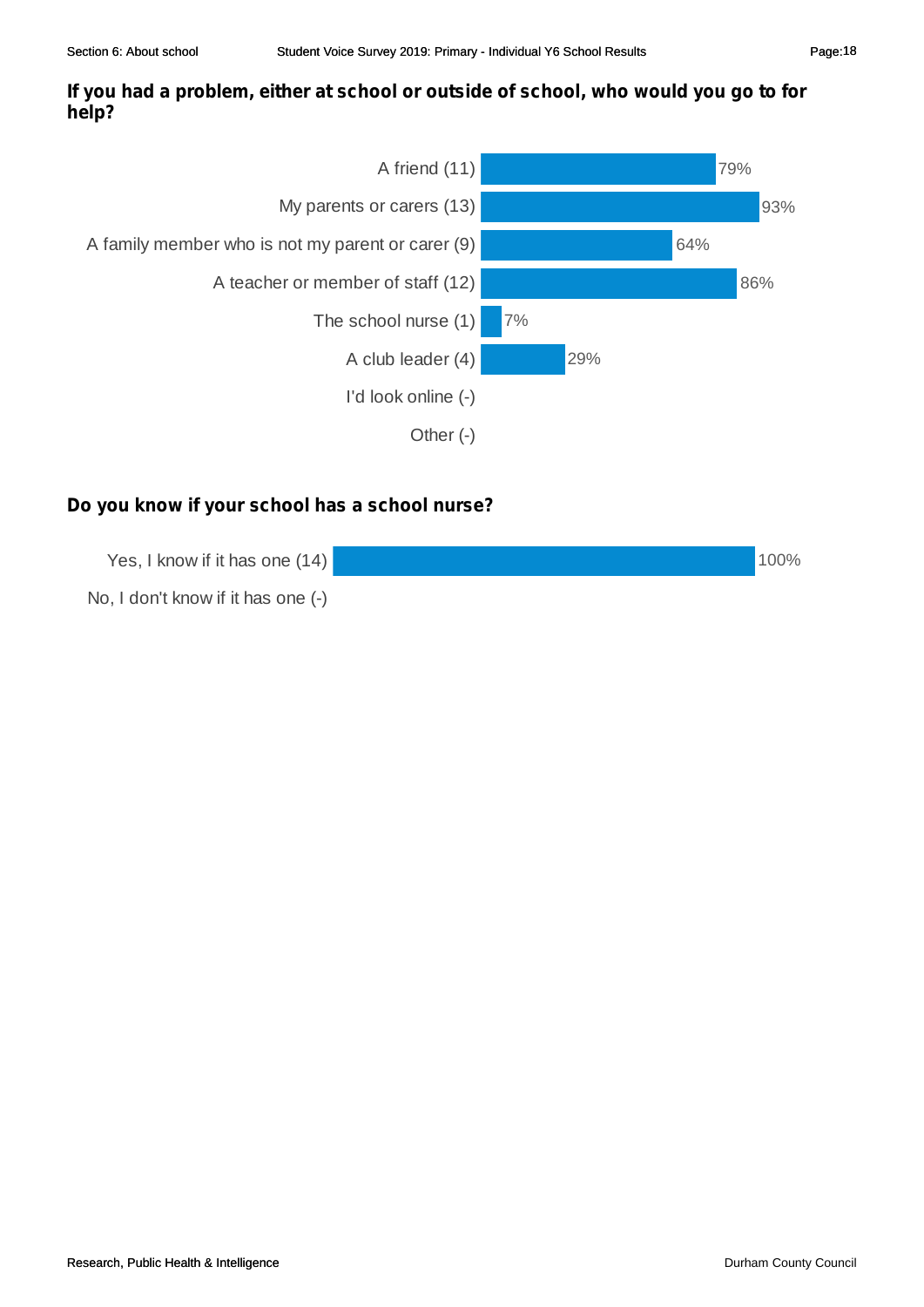# **Section 7: Your health and wellbeing**

## **Please say how much you agree or disagree with the following statements...**

# **At school I can work to the best of my ability**



# **I can cope if things are difficult in my day to day life**



## **On a daily basis I can get things done**

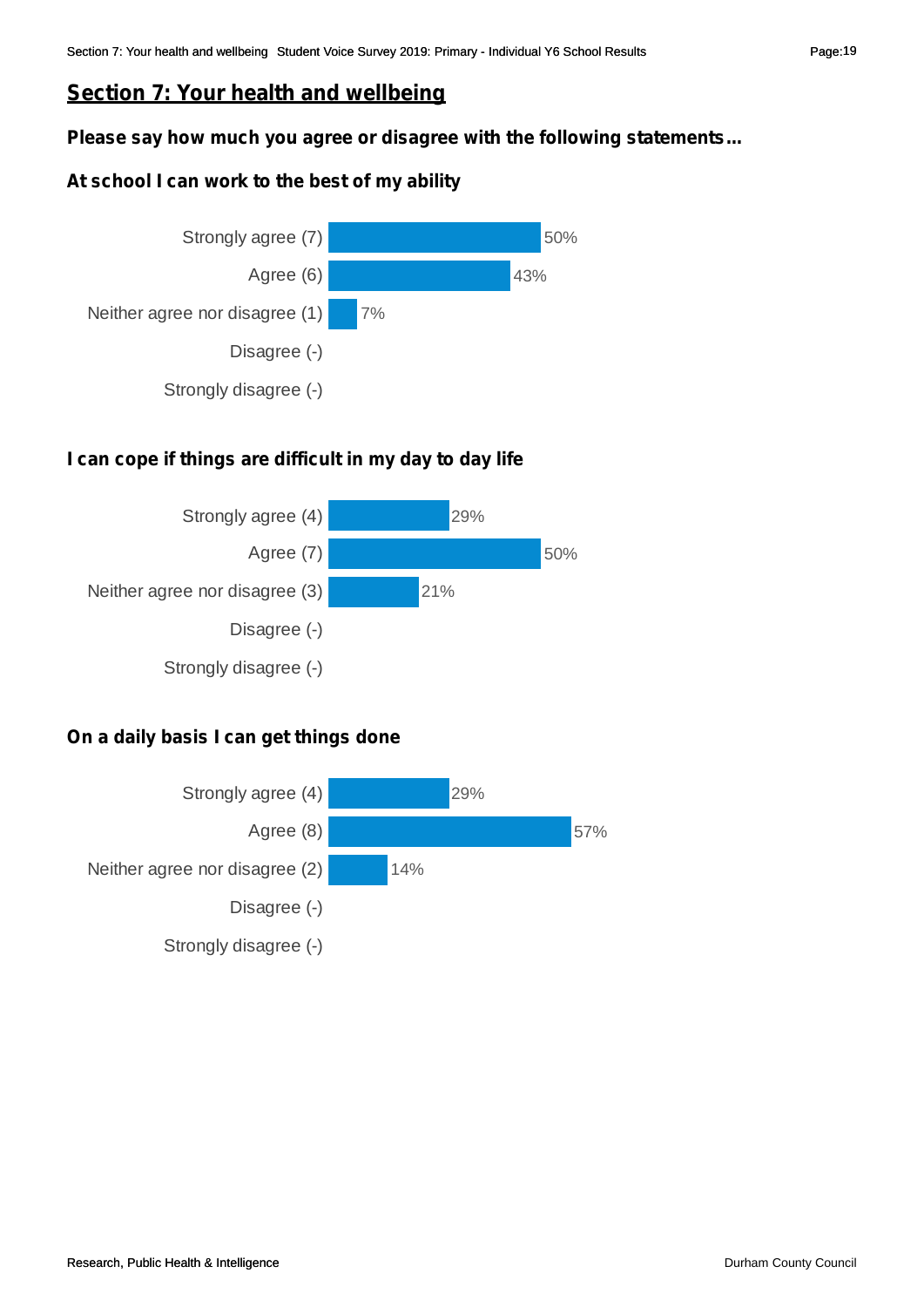#### **I feel I can make things better at school**



#### **I feel I can make things better at home**



#### **Did you have breakfast today?**



# **Where did you have breakfast?**

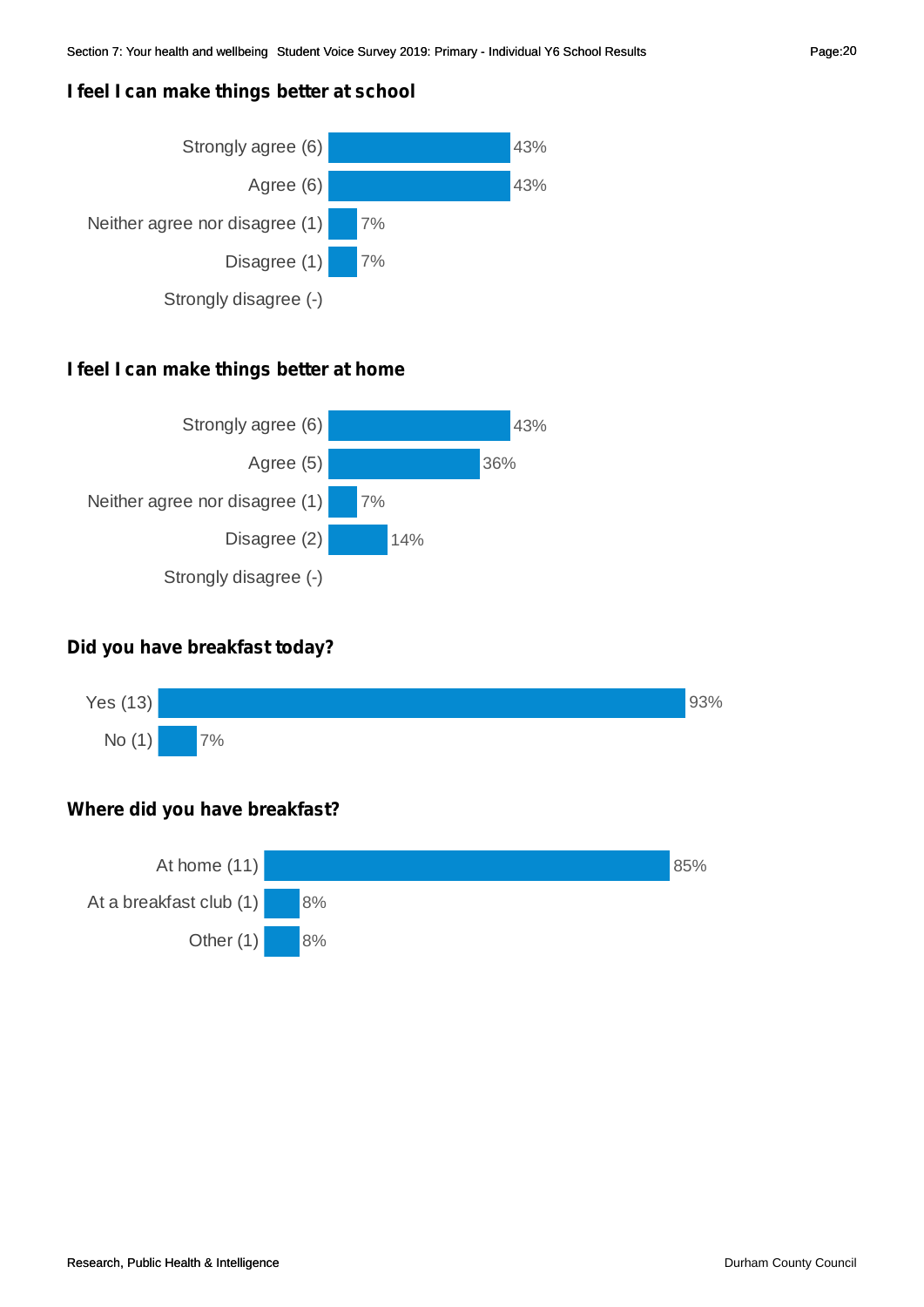## **Thinking about yesterday, how many portions of fruit and vegetables did you eat (including salad; fresh, frozen or tinned vegetables; fresh, tinned or dried fruit)?**



#### **Where do you eat the most fruit and vegetables?**



## **Thinking about last week, how many days did you eat food that wasn't prepared at home (for example, burgers, pizza, pasties, sandwiches)?**

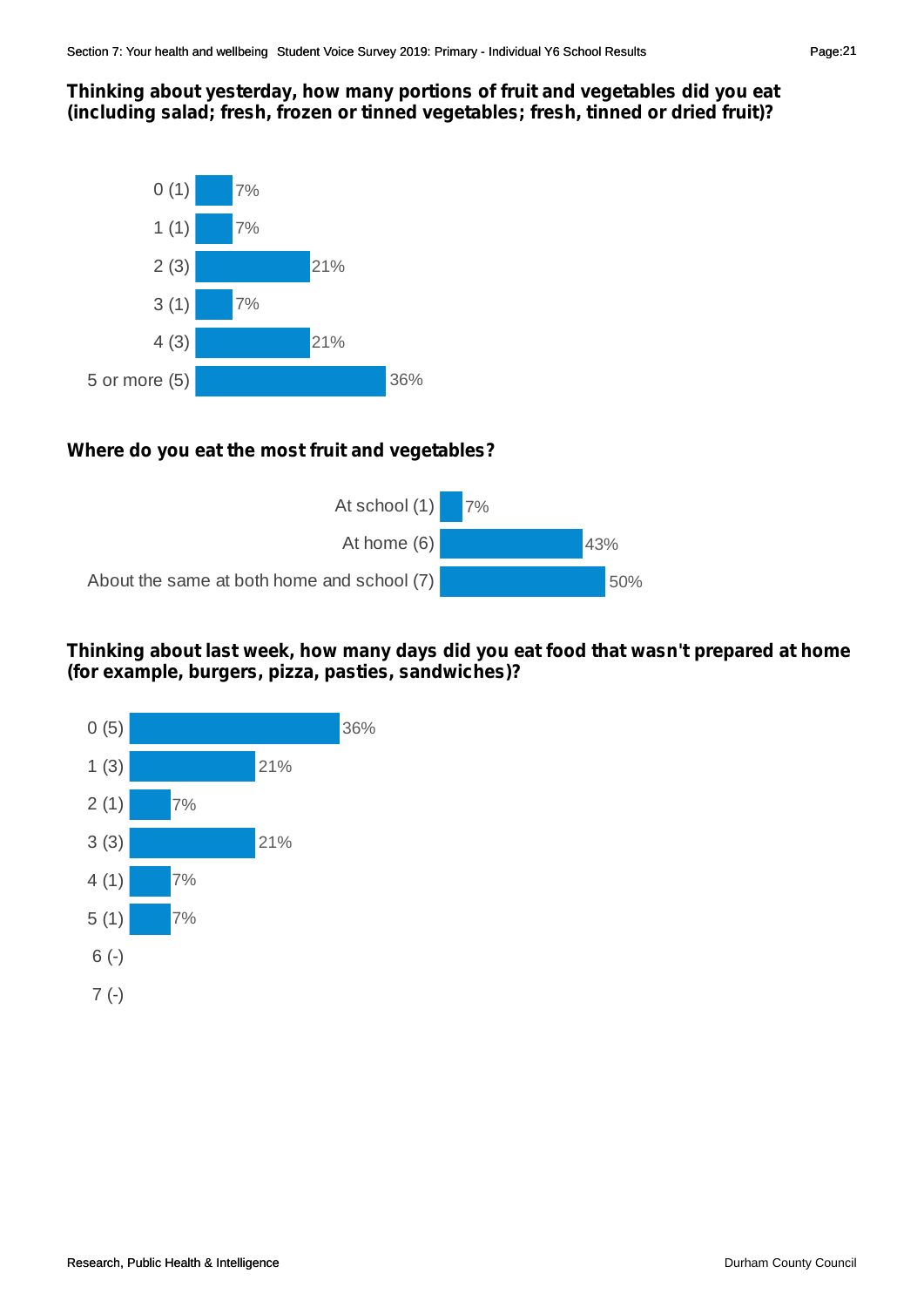## **Think just about yesterday, how many energy drinks did you have (not including sports or isotonic drinks)?**



# **Have you ever drunk alcohol?**



# **Does anyone you live with smoke?**



# **Does anyone you live with smoke inside your home?**



# **Does anyone smoke inside the car if you are travelling in it?**

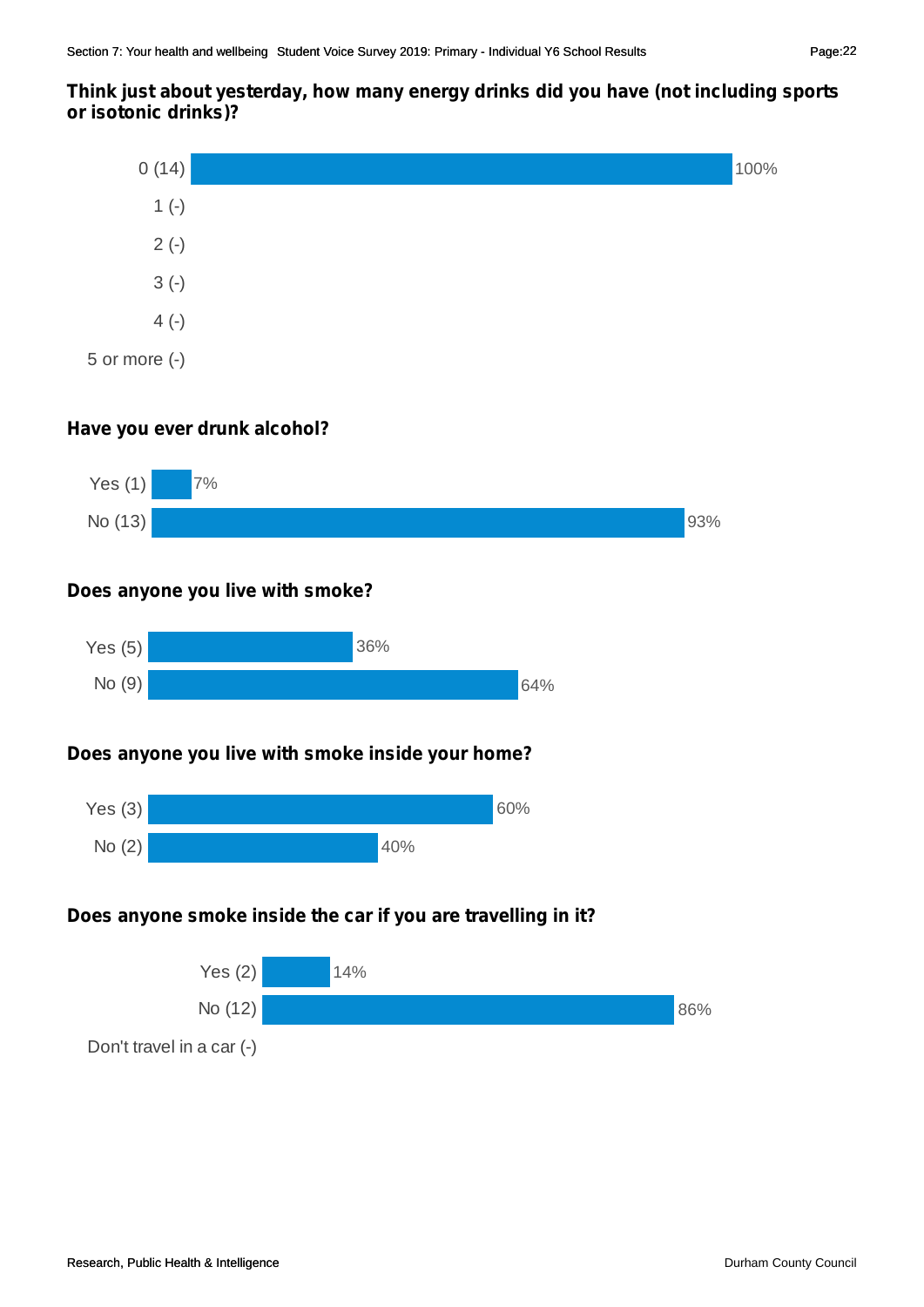#### **Have you ever smoked cigarettes?**



## **Have you ever vaped?**



#### **How often do you usually clean your teeth?**



## **What time do you go to bed on a weekday?**

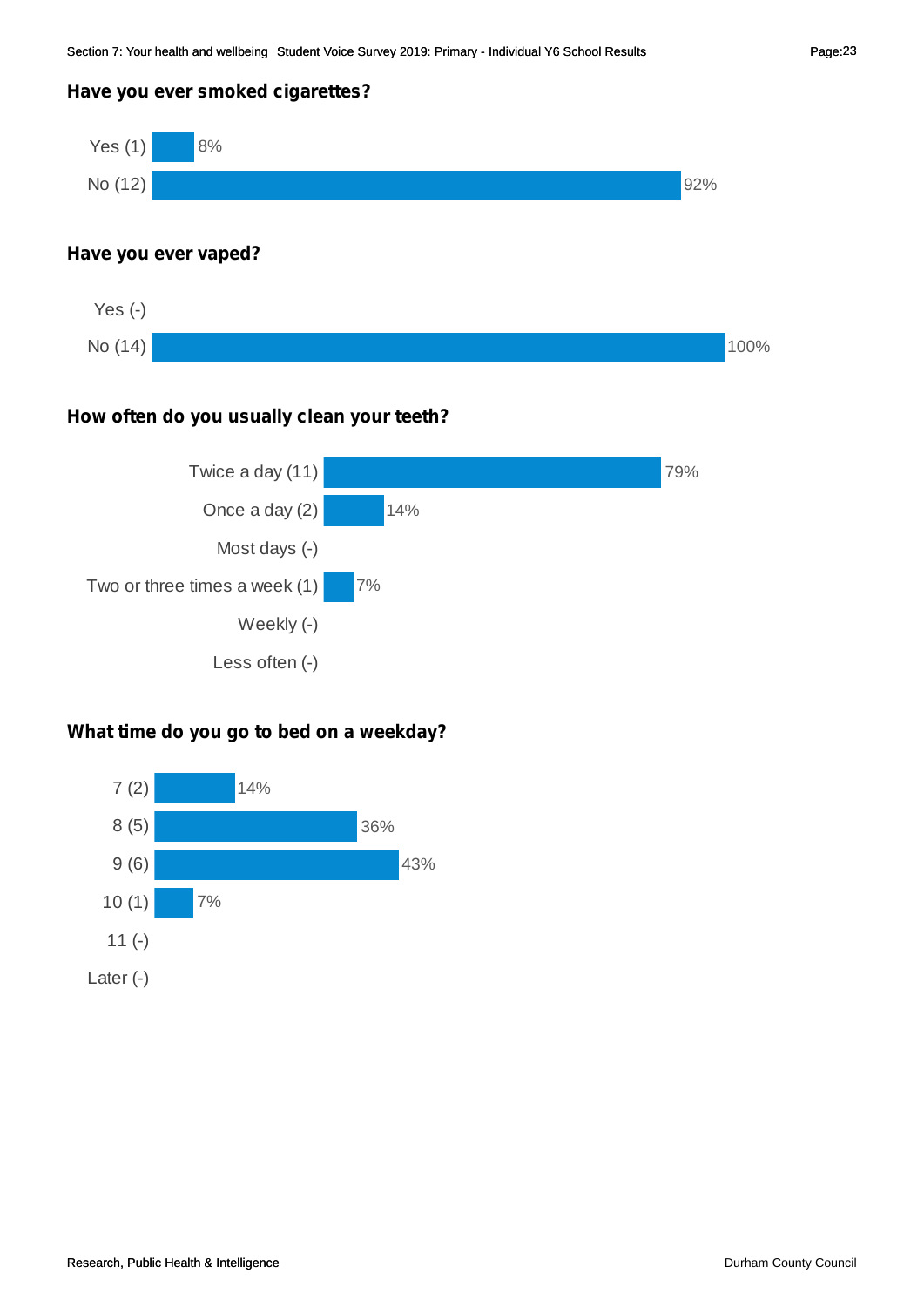#### **What time do you go to sleep on a weekday?**



# **What time do you go to bed on a weekend?**



# **What time do you go to sleep on a weekend?**

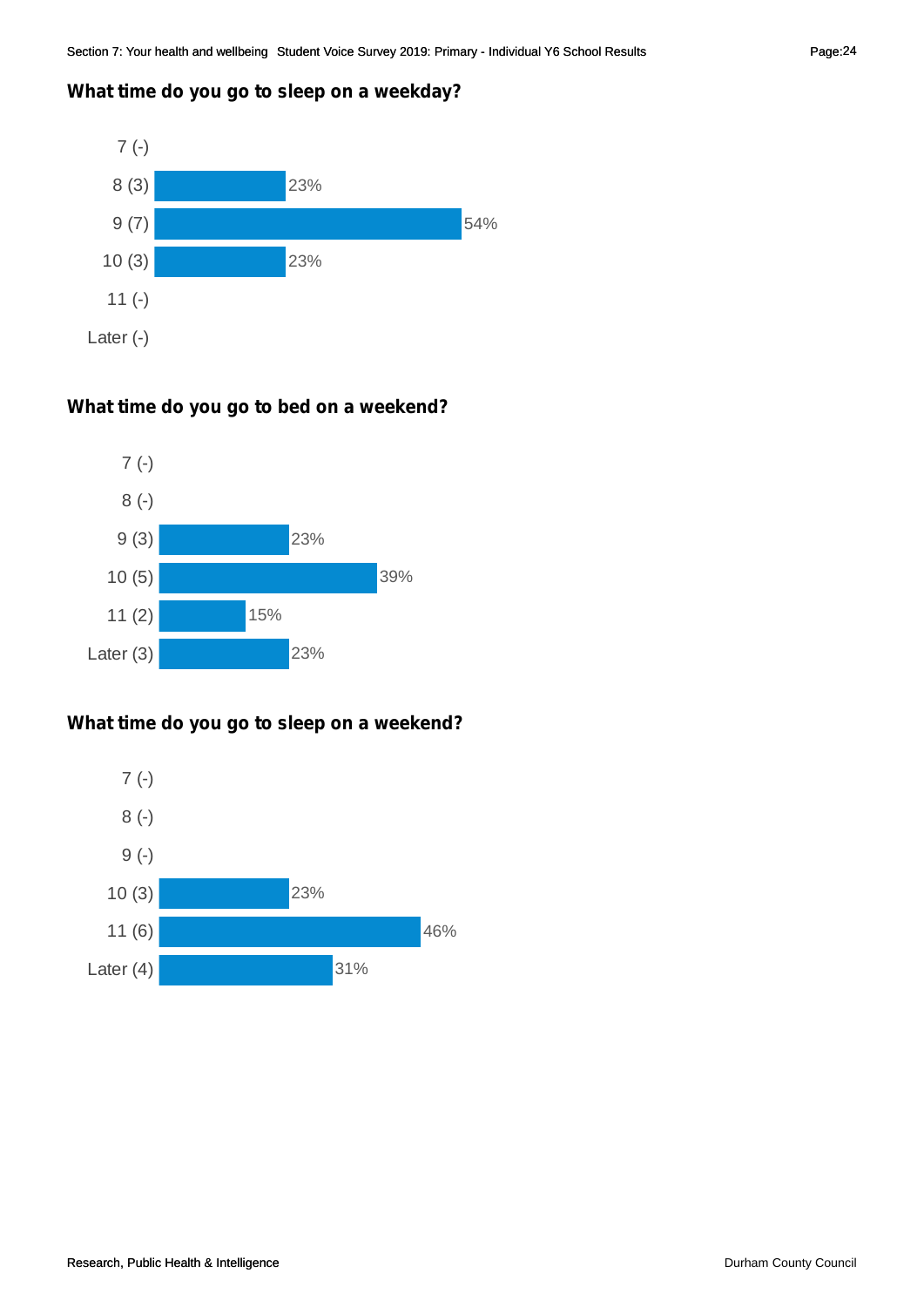# **What do you do in bed before going to sleep?**



# **On how many days were you physically active for at least an hour in the last week?**



## **On most days, how do you travel to school?**

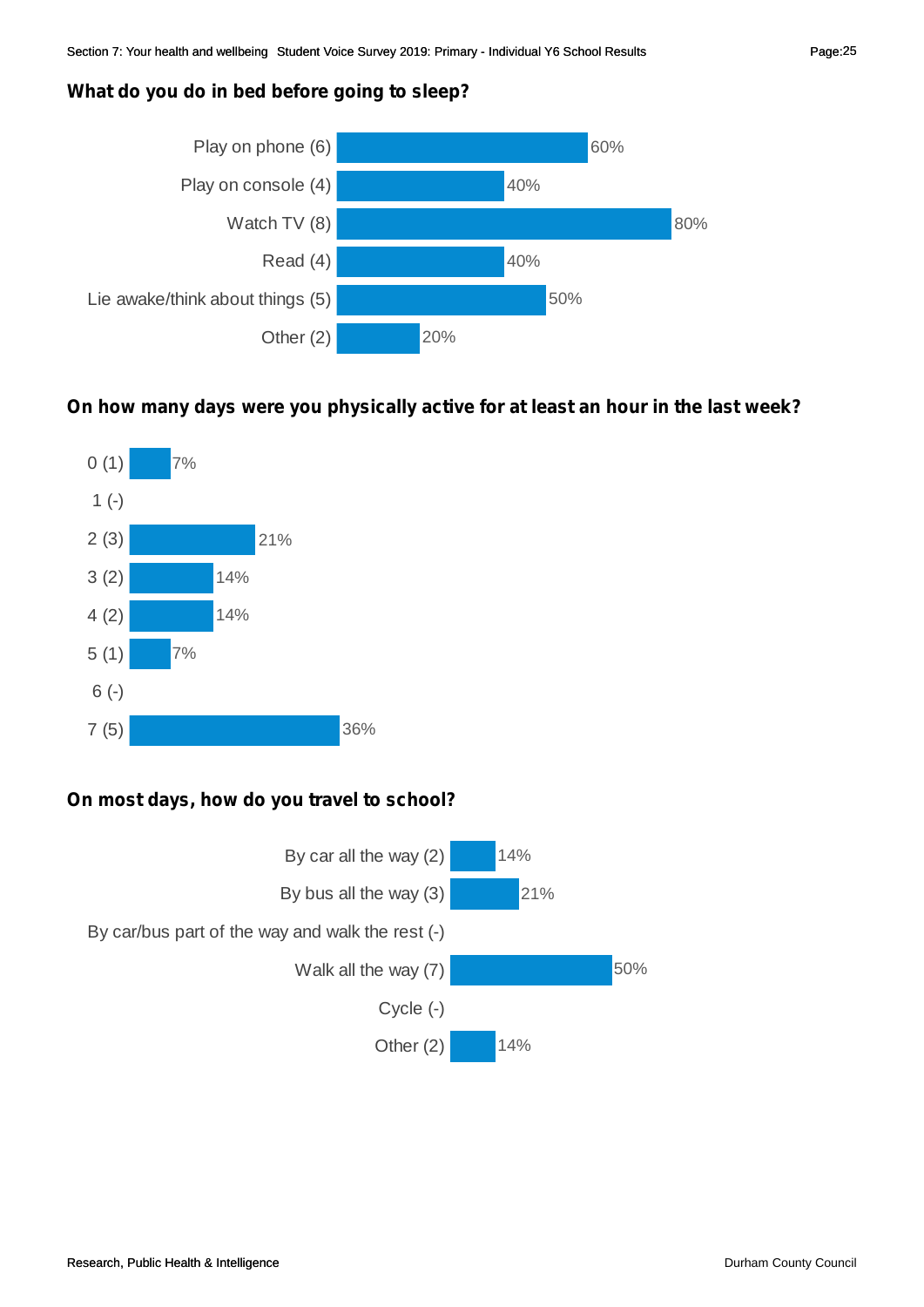## **Do you join in any after school clubs?**



## **Would you like to?**

Yes (-)

No (-)

## **Do you join in any clubs outside of school?**



## **Would you like to?**



# **Approximately, how often do you visit a theatre?**

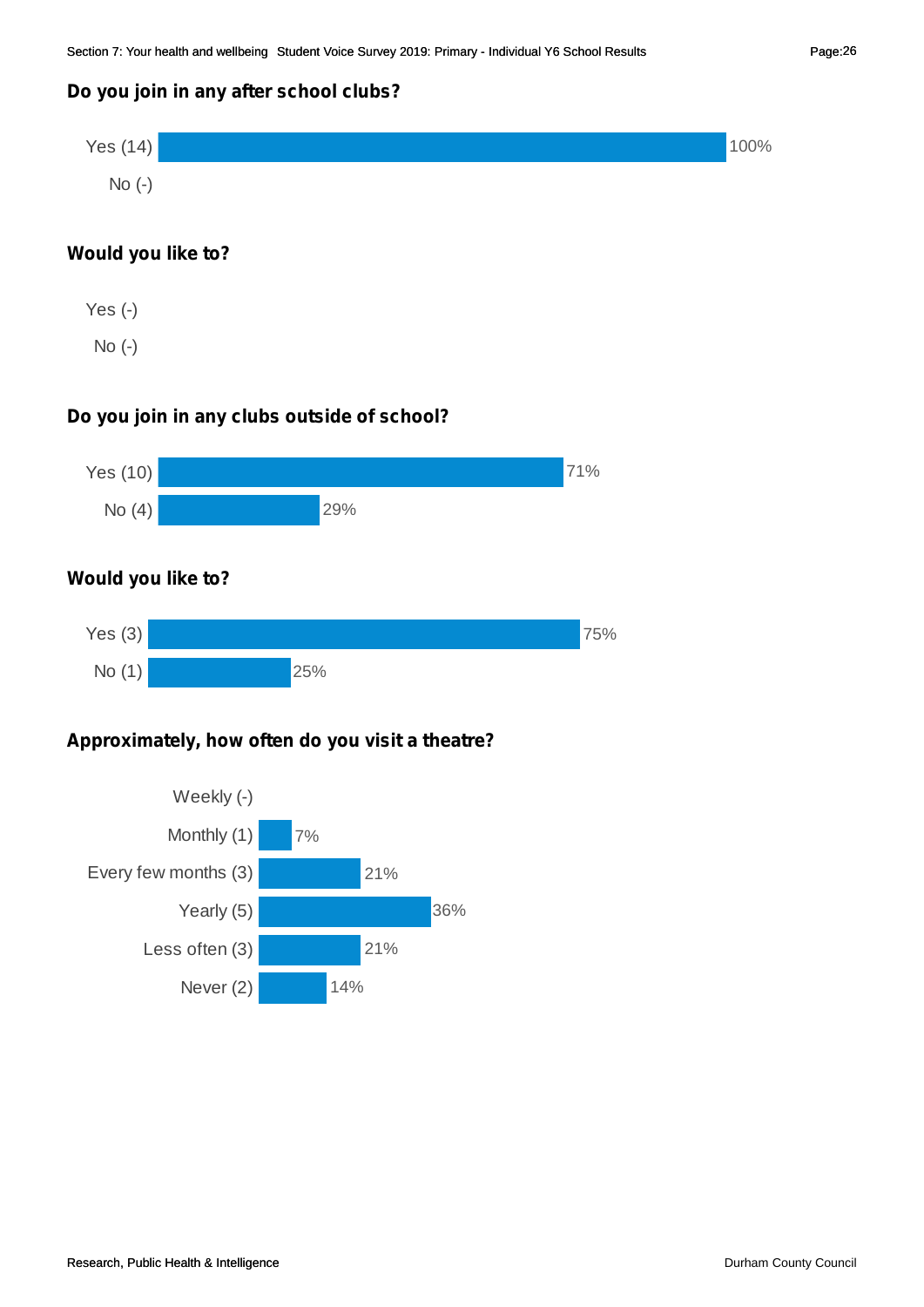#### **Approximately, how often do you visit a cinema?**



## **Approximately, how often do you visit a library?**



## **Approximately, how often do you visit a museum?**